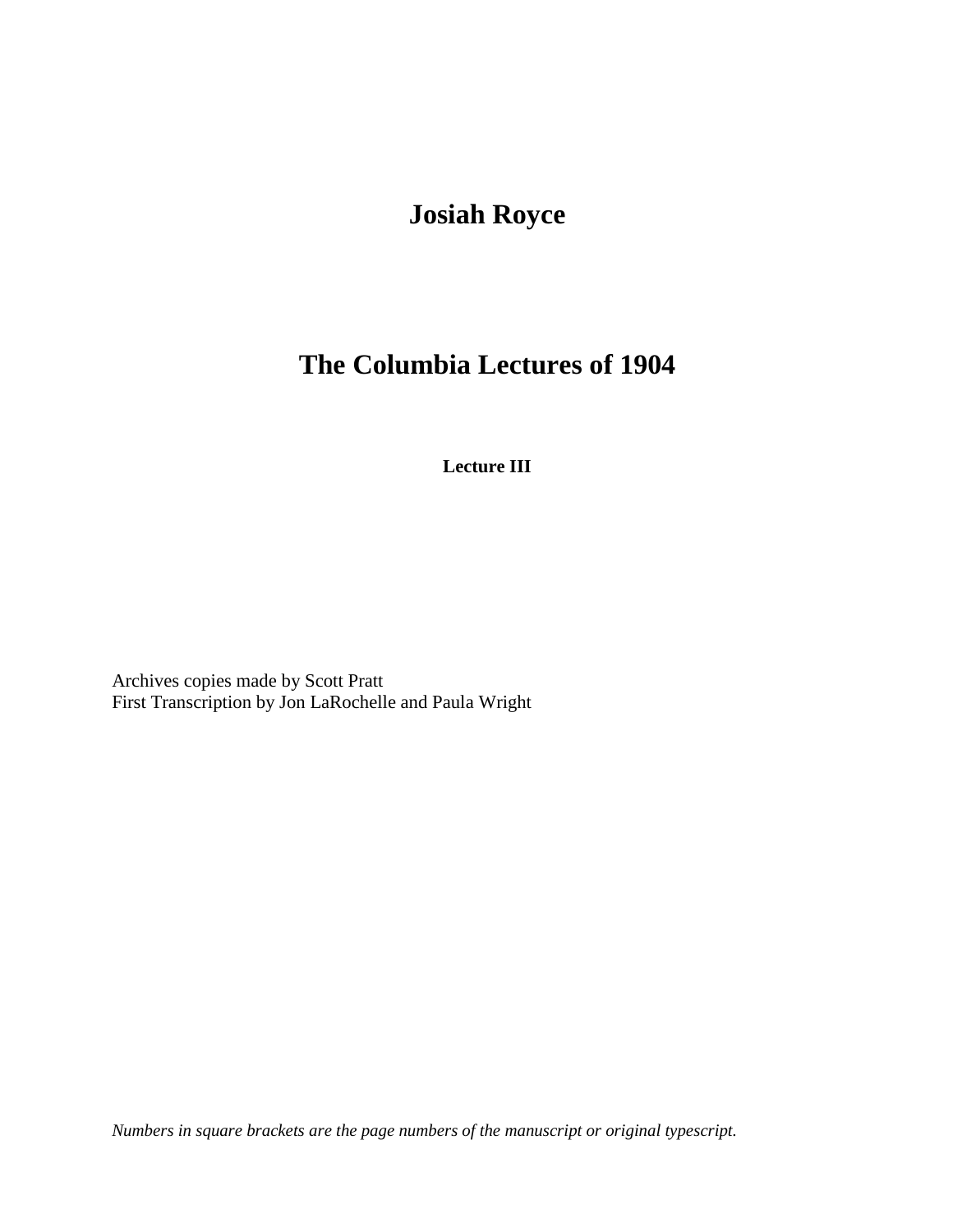Lecture 3.

[21] The somewhat abstract considerations with which the last lecture closed must be considered for a moment in a more practical light before we go on to apply them to the study of the more complicated scientific concepts. When I speak of symmetrical and non-symmetrical, of transitive and intransitive, relations, I make use of terms that may seem painfully or uselessly abstract, but which are nevertheless necessary for the process of definition. But on the other hand I do not wish to neglect the fact that the distinctions amongst the relationships which are thus defined have a very decided concrete and practical significance. We all recognize in daily life that our symmetrical relations have a peculiar value, and also lack certain values which are possessed by our non-symmetrical relations. I stand in a symmetrical relation with my fellow when I am his brother, his friend, his equal, his fellow-traveler, when co-workers in an activity we are both symmetrically related. On the other hand, I stand in a non-symmetrical relation to my creditor or debtor, to my ancestors and to my children, to whoever is better than I am or whoever I regard as worse than I am. The symmetrical relations have in many cases a pleasing and simple and satisfactory aspect. They do no arouse hostilities, they do not of themselves invite change. They have, on the other hand, very distinctly what may be called from a practical point of view the levelling character. And what brings life to a level is not the most interesting aspect of life. In so far as I stand on the same level there may be, indeed, many observable differences amongst us, for difference is itself a symmetrical relation, but on the other hand these differences are not viewed as exciting us to definite and serial forms of activity. To attain or to establish equality [22] amongst men has often been an object of the most vehement conflict, so long as the equality was not attained; but when equality is attained, it gives us merely the opportunity for some type of action, it does not of itself put us into significant courses of activity. The fact that I am equal to my fellow does not determine why I should select one profession and he another. It does not tell me which of us ought to write a letter to the other, or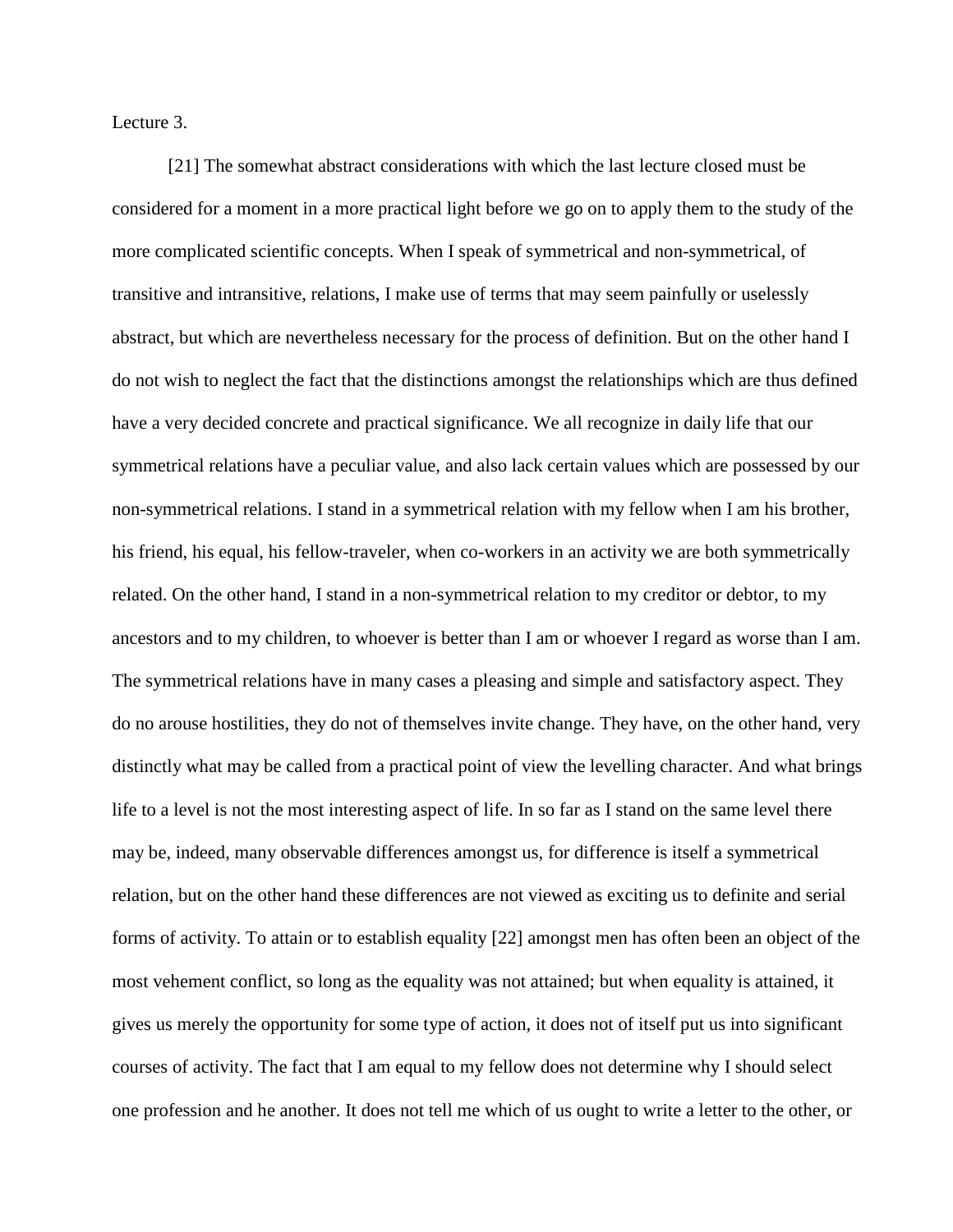which ought to greet the other first. Hence mere equality is always unsatisfactory. And I no sooner make men equal than they begin to discover new devices for establishing inequality among them.

On the other hand the unsymmetrical relations are precisely those which most have to do with inciting changes, with leading to coherent activities, and as we shall soon see, with establishing precise serial order amongst men and amongst activities. It takes but a glance at the facts to show you that in terms of before and after, of right and left, of up and down, of to and fro, of advance and retreat, of ascent and descent, - in terms of such relation you set in order your house, arrange your business, and establish your plan of life. In nature the non-symmetrical relations appear to us even the sole ones upon which life, change, growth, decay, and the course of nature generally, depend. The relation, a greater temperature and the less, is a non-symmetrical relation. But heat passes from the body at the higher temperature to a body at the lower temperature, and does so itself. And the relation between a high level and low level is a non-symmetrical relation. Water flows from the high level to the low level. The relation between infancy and maturity is a non-symmetrical relation. The infant tends to mature. Thus the distinction between symmetrical and [Pages missing; resuming on page 25] relation, there can be no doubt of the importance of such transitivity. In general, where one object can be substituted for another, unless only a single substitution is from the nature of the case permitted, substitution of relations becomes the intransitive warrant of a large number of very significant real or ideal transformations, with which in another connection we shall soon become better acquainted. And so transitivity has a great deal of practical significance. On the other hand, intransitive relations are of great service for certain purposes of defining some groups of objects, of keeping objects and groups of objects apart, and of setting limits to certain processes.

We see from this very general survey that the conception of symmetrical has a close connection with the idea of a level. We also see that the conception of a non-symmetrical relation has a close connection with the idea of a transformation and with the constitution of an ordered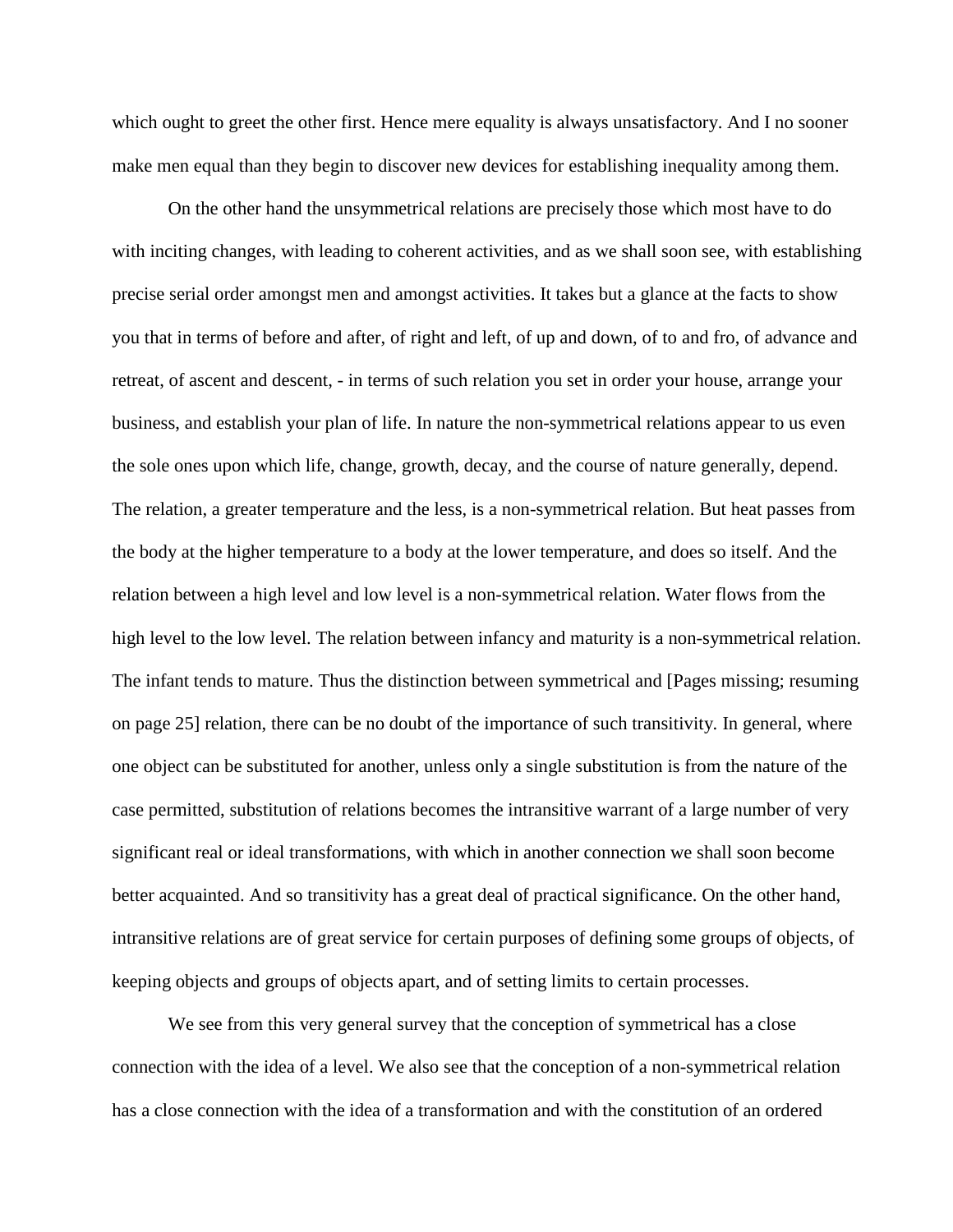series. We also see that certain types of connection depend upon the establishment of transitive relations, we further see that intransitive relations may be significant as breaking off or limiting certain connections. It is also true that we may use intransitive relations as the basis for the definition of transitive relation, as we shall erelong also exemplify.

I turn from the abstract definition of relations to the application of what we have learned to the definition of the nature of an ordered series. We saw, when we first mentioned the ordered series, of what very vast range and various character the types of ordered series are. It is important to point out at once that however various ordered series may be, they are all variations upon a single [26] axiom, an axiom whose statement is so simple that one wonders why the generalization in question was not sooner made than it was. As a fact, the generalization that I am about to mention began to become prominent in the literature of exact science some twenty-five years since. A remarkable paper by Benjamin I. Gilman in the "English Journal of Mines" in the year 1890 illustrates the results that up to that time had been reached regarding the nature of a onedimensional ordered series and adds the author's new interpretation of these results. Quite recently Russell in his "Principles of Mathematics" has elaborately discussed the whole subject.

Let me state at once what the simple axiom is of which all types of ordered series may be regarded as variations. Let us consider a one-dimensional ordered series, that is, a row of objects such as might be conceived to be arranged along one straight line. This series might be what is technically called continuous, as the series of ideal points on a line is generally said to be. Or this series might be discrete, as the series of whole numbers is. Or it might have various other forms of discreteness into whose variety I cannot here go. It might be a series made up of operations or stretches that were continuous, and of operations or stretches that were in any way you please discontinuous. In any case, in so far as the series could be regarded from any point of view as a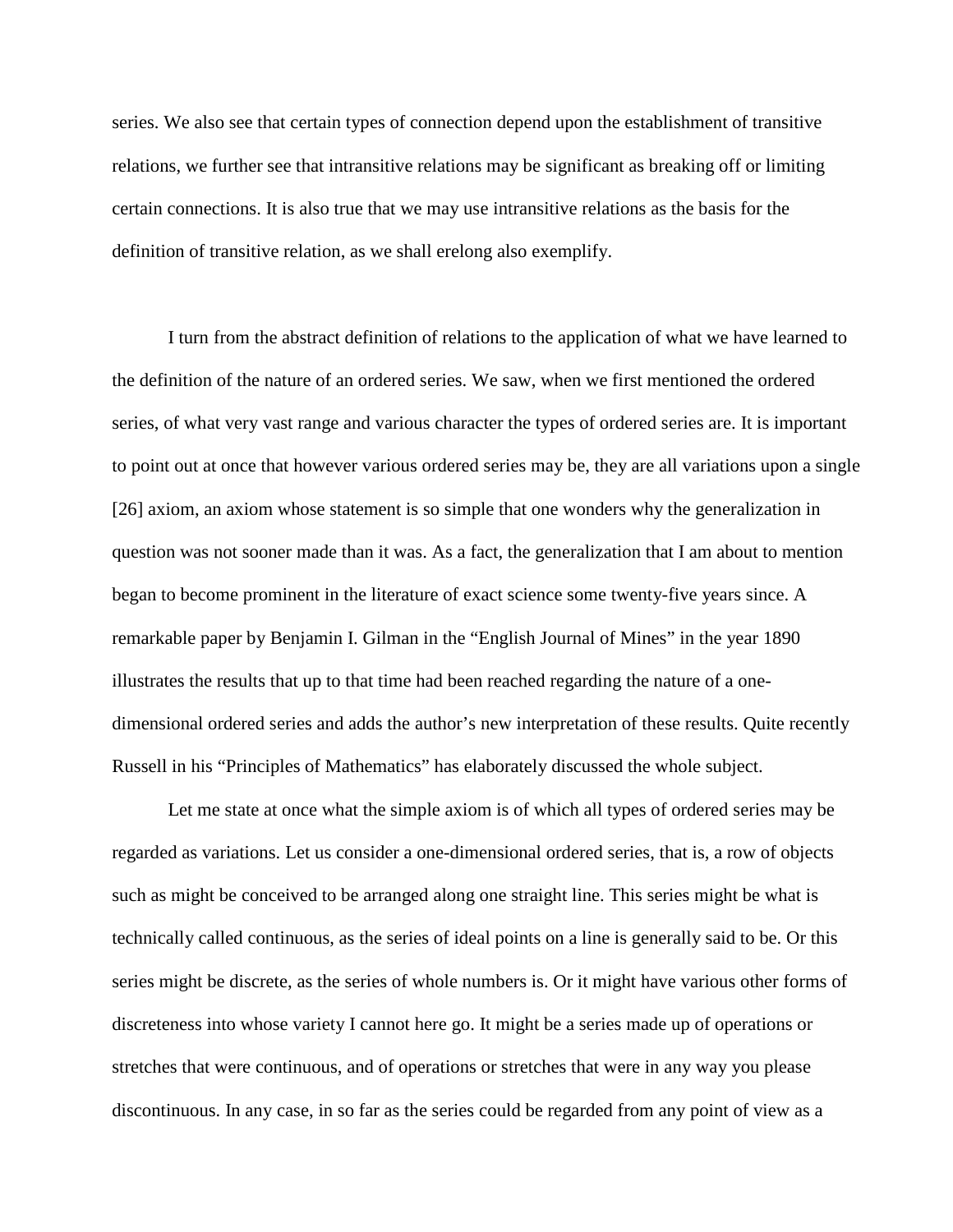single, one-dimensional series, it would have these characters: - (1) A11 the elements that were found in the series might be said to form a class of objects, so that the ordered series is in the first place a particular kind of class. (2) A relation can be found, we will call it the relation "R"; it is a relation such that if you take any two objects of a series, "a" and "b", then "a" stands to "b" in this relation "R". The relation "R" is non-symmetrical [27] and transitive. It will follow from these conditions, and from these conditions alone, that the class of objects in question must form a single, one-dimensional series.

This abstract definition may be made clearer by considering the concrete case of a row of men arranged along a straight line. Suppose that one end of the line is taken as the head and the other end of the line as the rear of the row of men, so that if a man is nearer the head, then another ahead of him is said to be in front of him, or if nearer the rear is said to be behind him. Then of this row of men it is of course true that there is a relation "R". Here the relation of "in front of." If this relation is defined so that it is not confined to a case where one man is immediately in front of another but extends transitively all along the line, then I can of course say that of any two men in the line one of the two is in front of the other. But this relation is an unsymmetrical relation, and by definition it is transitive. That is, if "a" is in front of "b" and "b" is in front of "c", "a" is in front of "c". It is evident that all the relations of the row of men will necessarily constitute them a row having the just defined characteristics which follow from the statement, that every man does stand to every other there in this relation or in its converse, so the relation is non-symmetrical and transitive. What is more or less intuitively evident when we observe the row of men, can be put into a logical form that enables us to apply the general law of this series to any other ordered series. No matter how long the row of men is, suppose that we begin by considering two of these men, whom we will call "i" and "j". By hypothesis either "i" is in [28] front of "j" or "j" is in front of "i". Let us consider hereupon any other man "k". Then let us suppose that "i" is in front of "j". Then either "k"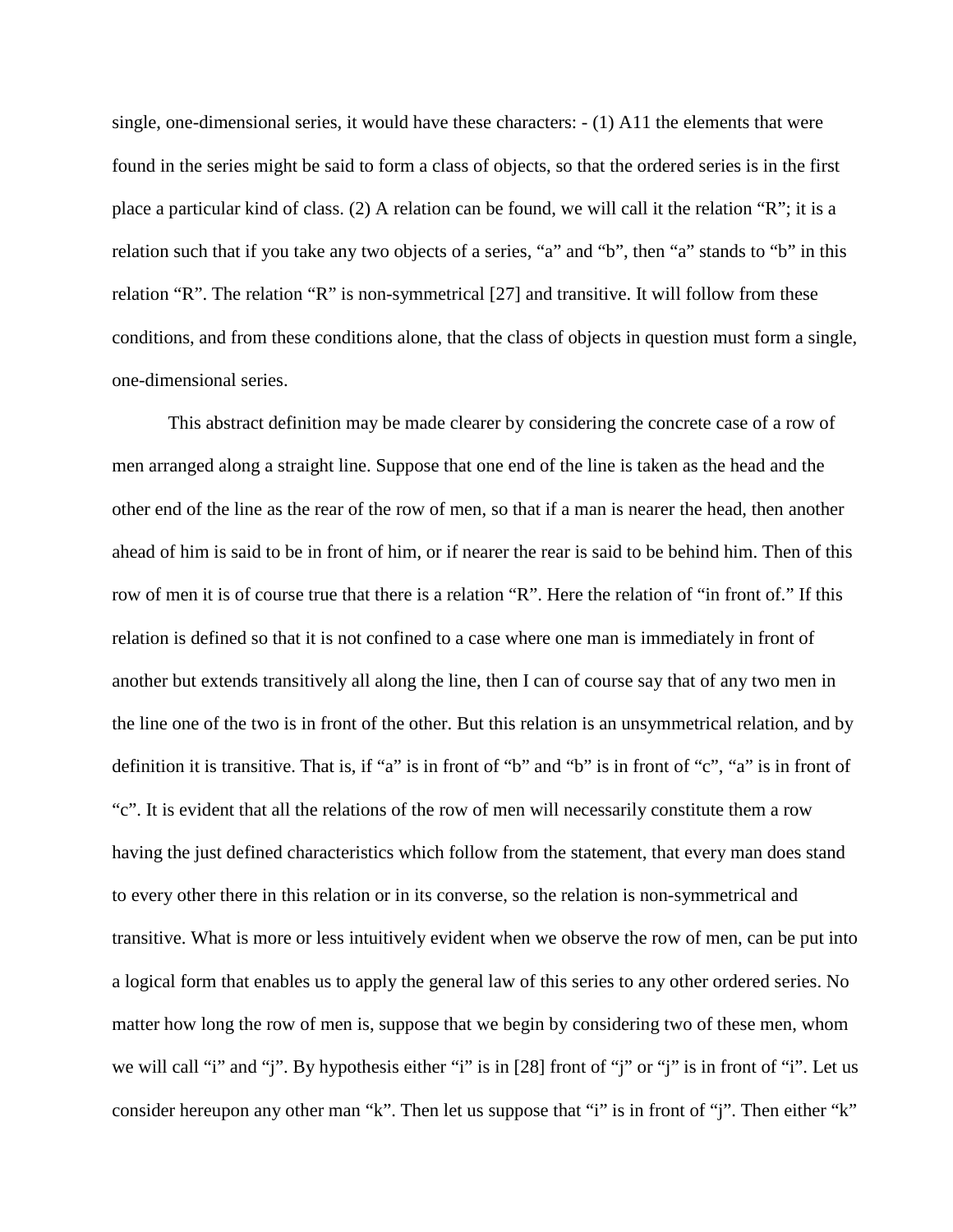is in front of "j" or "k" is behind "j". If "k" is behind "j", then since the relation is transitive, "k" is behind "i" and the relations of these three men are settled. But if "k" is in front of "j", then the place where "k" is to be found is determined by asking the further question whether he is in front of "i" or not. In other words, he is either in front of both "i" and "j", or he is between them, or he is behind them both. Introduce any other man and ask about his place in the row. And answering the question as to whether or no he is in front of a certain number of men will finally determine his place in the row. Even if we supposed the number of men whom we had to consider was practically or absolutely unlimited, still the one statement which we have already made concerning the relation of "in front of" or "behind" would enable us, if we only had a law for answering it for any once given number of men, to arrange the system so that the place of any member would become as definite and determinate as we chose to make it. For, given any man in the row, all the rest of the men are divided into two classes, those who are in front of him and those who are behind him. If the row has one first member who comes in front of everybody else, then for that member one of these classes is vacant and the other men are behind this man. If the row is limited at the other end, then the last man has everybody in front of him. For all the intermediate members, or for every man in the row in case we supposed the row to be of unlimited length in both directions, the determinate place is found, first by asking the question with regard to any member, "To what class does this [29] member belong with reference to any other member?", that is, to the class of those who are in front of that member or to the class of those who are behind that member. If we take any two members of the series, then, every other member is either before them both or behind them both or between them, and in this way we can assign the due place to every member of the row, if we only suppose we have some principle by which we can determine, every time we consider a pair of members, where they stand in the fundamental relation "R" to the other members.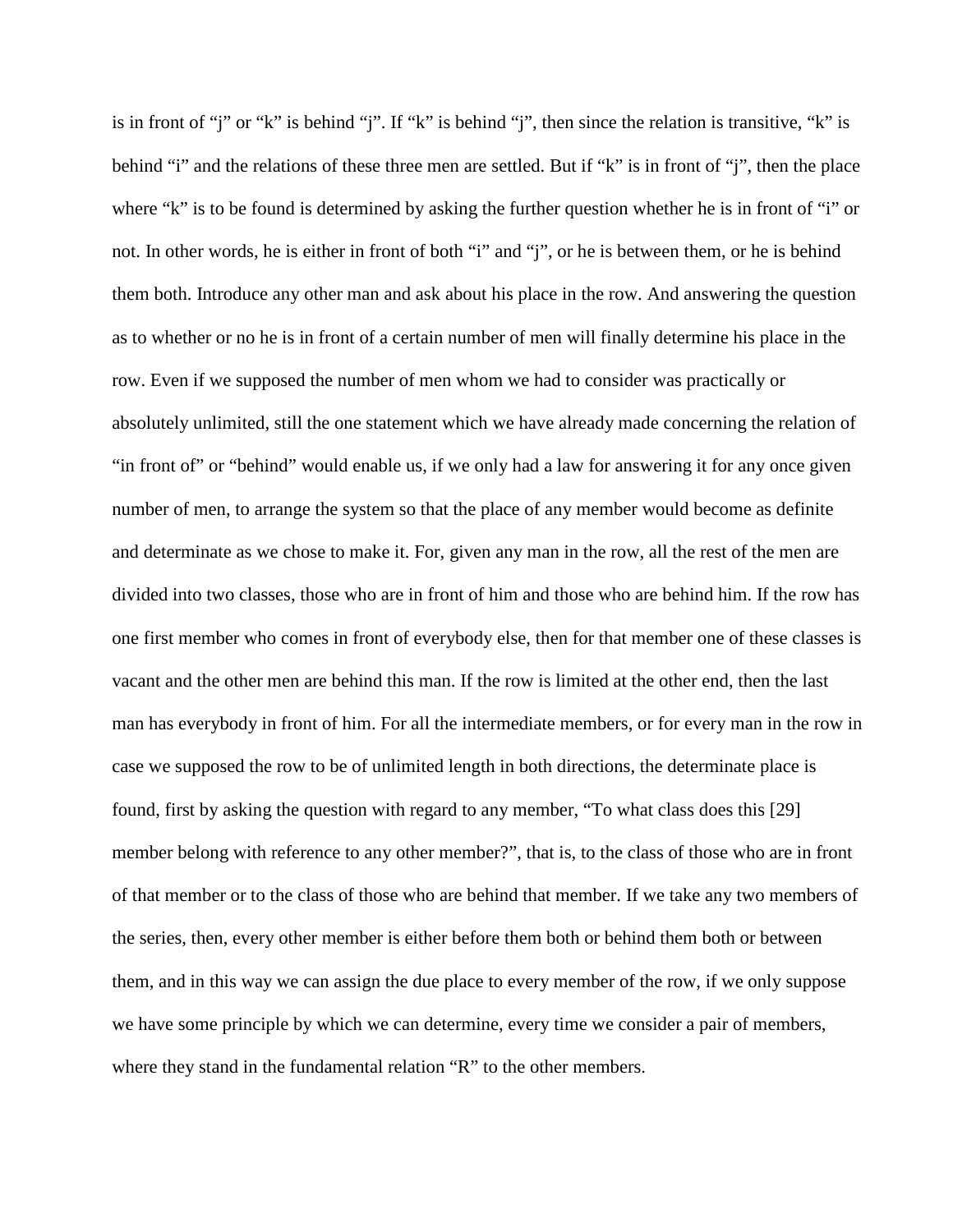A good example of the application of this definition of a series to a series which is actually unlimited, we find in the case of a series which shall consist of all the rational fractions that we can define which are greater than zero and less than unity and which are supposed to be arranged in the order of what is usually called their value. In the ideal row or series of the rational fractions in question, there is no first member and there is no last member. For there is no least one amongst the rational fractions greater than zero, and there is no least one amongst the rational fractions greater than zero, and there is no greatest one among the rational fractions less than unity. On the other hand, you know precisely where the fraction "34" comes in the series, for you can determine by a perfectly simple and universal law whether "3/4" or "45" or "11/17" or any other rational fraction we have is greater or less. Meanwhile, if you exclude the admission to the series of different fractions having the same value, by regarding all equivalent fractions as the same fraction, then any two rational fractions if reduced to their lowest terms stand in what is now the relation "R"'; that is, if one of them is greater, the other is less. Thus, although the collection of rational fractions between [30] zero and unity forms an inexhaustible collection, its serial order and the place of every member in the series is perfectly determinate.

It is thus seen that the conception of serial order depends entirely upon the conception of an unsymmetrical and transitive relation. This again, abstract as the statement seems, is a truth that has its constant practical application. If I can arrange sets, or property, or things in series, if I can order the cards in the card catalogue or the names in a directory, or can in any other way arrange objects serially, the whole practical value of the series for my activities depends upon the unsymmetrical and transitive character of the connections involved. So far as the relations are unsymmetrical, there is a distinction, and a practically very significant distinction, between the two directions in which I can traverse the series. On the other hand, so far as the relations are transitive, I have power to predict the characteristics of a given member of the series, by what Professor James has called the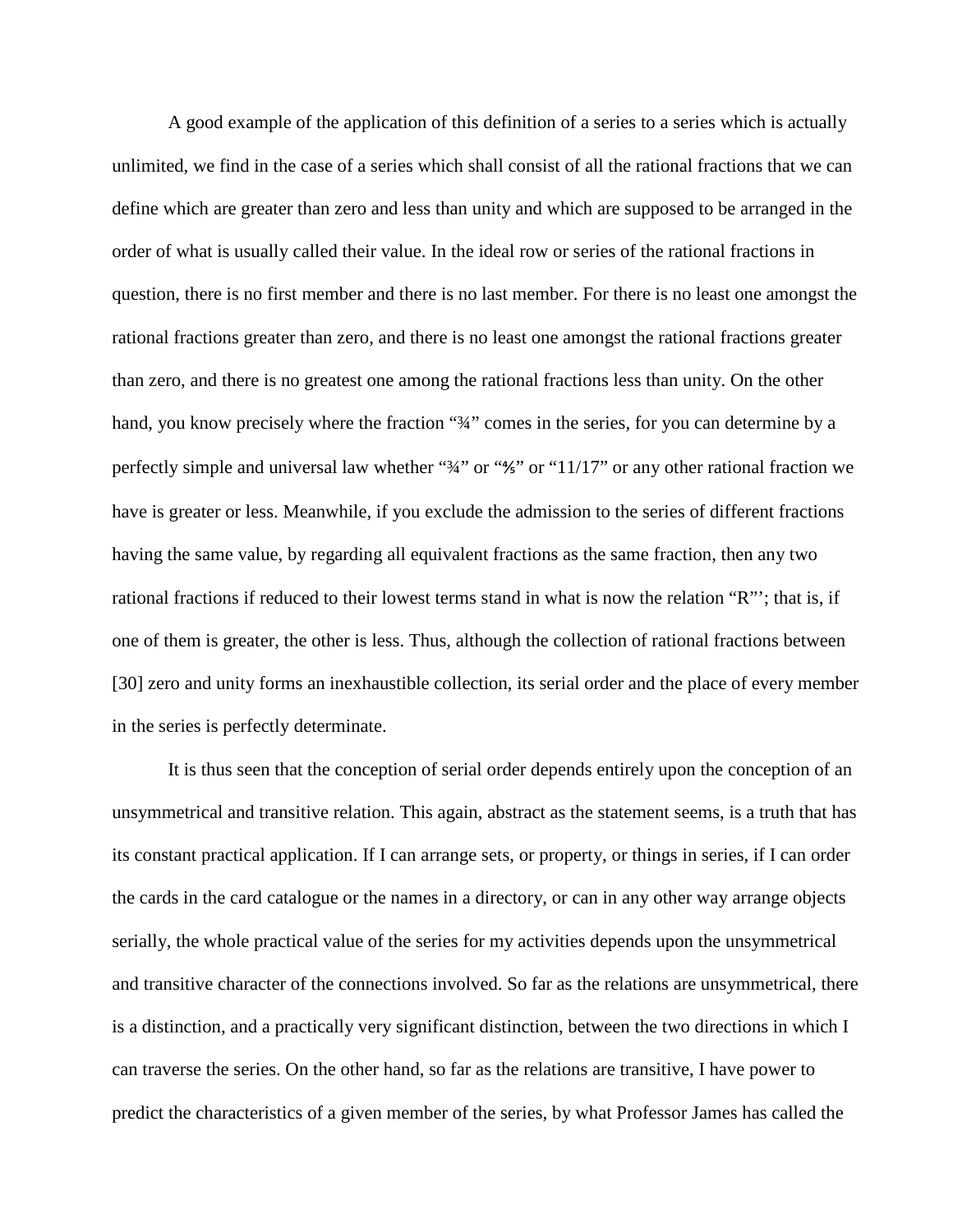"action of skipped intermediaries". Thus in rapidly going through a dictionary one does not find one's way from one word to another by carefully reading all the intermediate words, but by using the transitive character of the relations of an alphabetical order and by thus rapidly passing over intermediate stages, sure that if one has not yet passed the point in the series that one was to reach, that point is still to come, so long as one is proceeding in the right direction, while in so far as one has passed already certain points in the series, one will not meet them again, so long as one continues going in the same direction in the one-dimensional series. [31]

There is no time here to speak of the way in which one-dimensional series, as thus far defined, could be so modified as to make possible these serial forms in which a series returns into itself and becomes circular or periodic. Rhythms and other periodic processes have relations to the one-dimensional series just defined which are themselves very interesting, but it is not into the variety of types of series that I here intend to go. What is important for us to note is that the serial order depends upon a character, which we can identify in the operations of our will, as well as in the order of external experience, where this character seems to be of the most universal application to the world, to science, and to the practical arts. The character in question is that in case of a serial order one is dealing with the relations of the type of the relation of means to an end, of preliminary stages to their results, of earlier activities to later activities. One is dealing also with relations of the types that are so characteristic of numbers, of quantities, of magnitudes, of directions in space, of processes in time. It will also be noted that the highly important relations which are both transitive and symmetrical, do not appear as helping us to define ordered series. If you know of a collection of objects that they stand in transitive but symmetrical relationships, that does not enable you to arrange them in any series. For instance, to know that a large number of things coexist does not help you to know in what order they are arranged, but coexistence is a symmetrical, transitive relation. To know that a collection of quantities are equal, again does not help you to understand any serial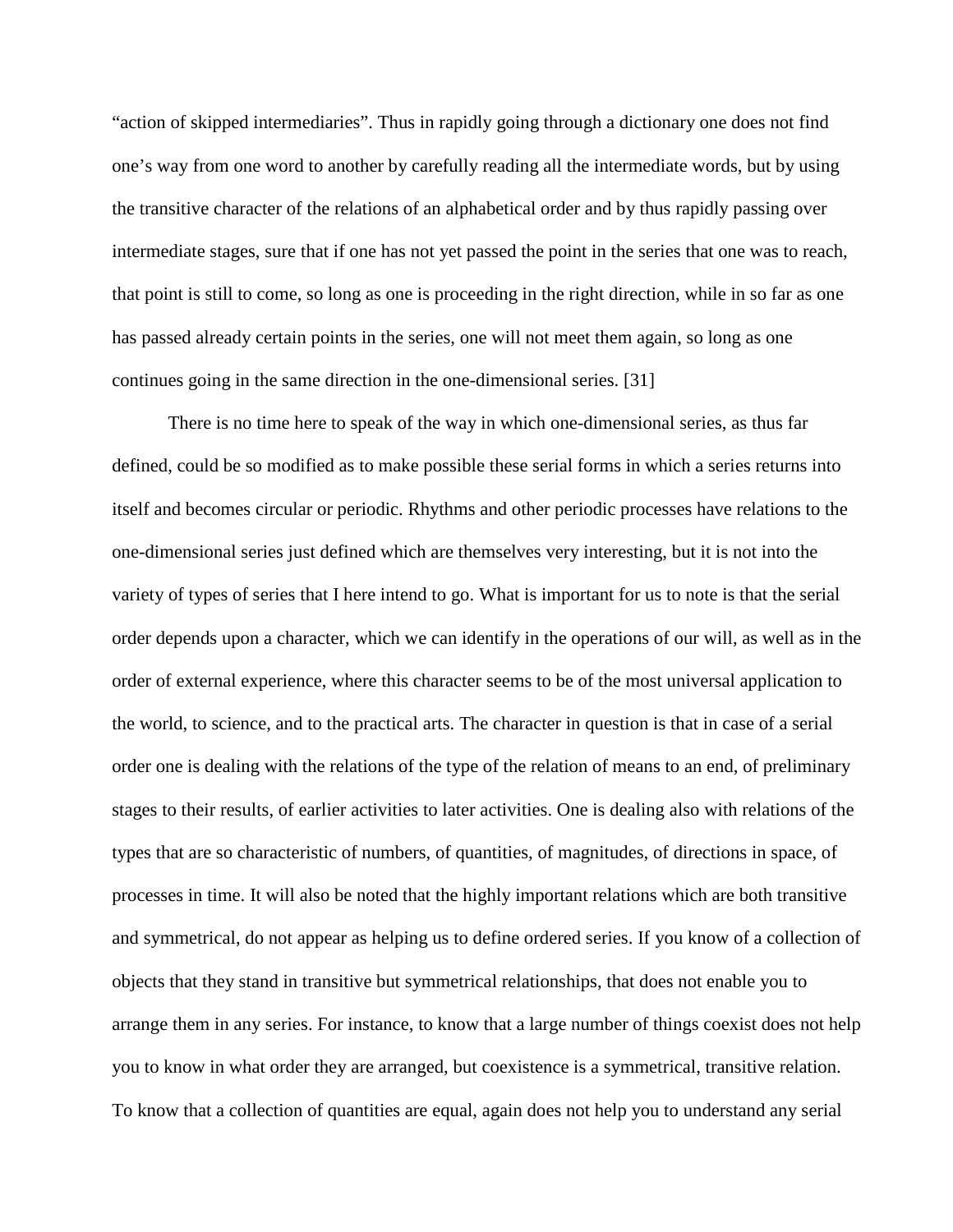order. Merely to assert the equality of men establishes no serial order; and this simple logical consideration [32] lies at the bottom of the very conditions which have so frequently connected the indiscriminate assertion of equality with an approach to social anarchy. A world where all the relations that attract our attention were symmetrical and transitive relations, would be chaos. So much, then, for ordered series.

I pass at once to the contrasting type of concepts whose connection with the series we have already observed to be so important. In my former discussion I defined what we called "levels". A "level", in the light of our previous illustrations, and of our later and more abstract definitions, may now be defined as a collection of elements such that any two of them stand in a certain relation "R", which is transitive, like the serial relation is not. The objects that lie upon a given level, are for that very reason not ordered, in so far as you merely know this relation to be existent amongst the members of the various pairs that you can define in its collection of objects that are on the level. Of course, these objects may be on a level with reference to some symmetrical transitive relation. On the other hand, they may have at the same time unsymmetrical and transitive relations which set them into an order. Thus the cross-section of a specimen of rock may have an orderly structure, which is defined in terms of various series. But these various series will be either one-dimensional series characterized by unsymmetrical relations, or they will, if various dimensions are concerned, consist of interwoven ordinal series of [33] various types. But so far as objects observable in the cross-section are simply upon the same level, that fact does not order them. The consequence is that that sort of knowledge that we get of objects that are upon the same level is in so far forth a kind of level knowledge which enables us to identify these objects in various ways, to substitute one for another, to state in certain cases very important laws that hold true for all these objects. But, on the other hand, the kind of knowledge that we get when we study serial order is obtained in so far as we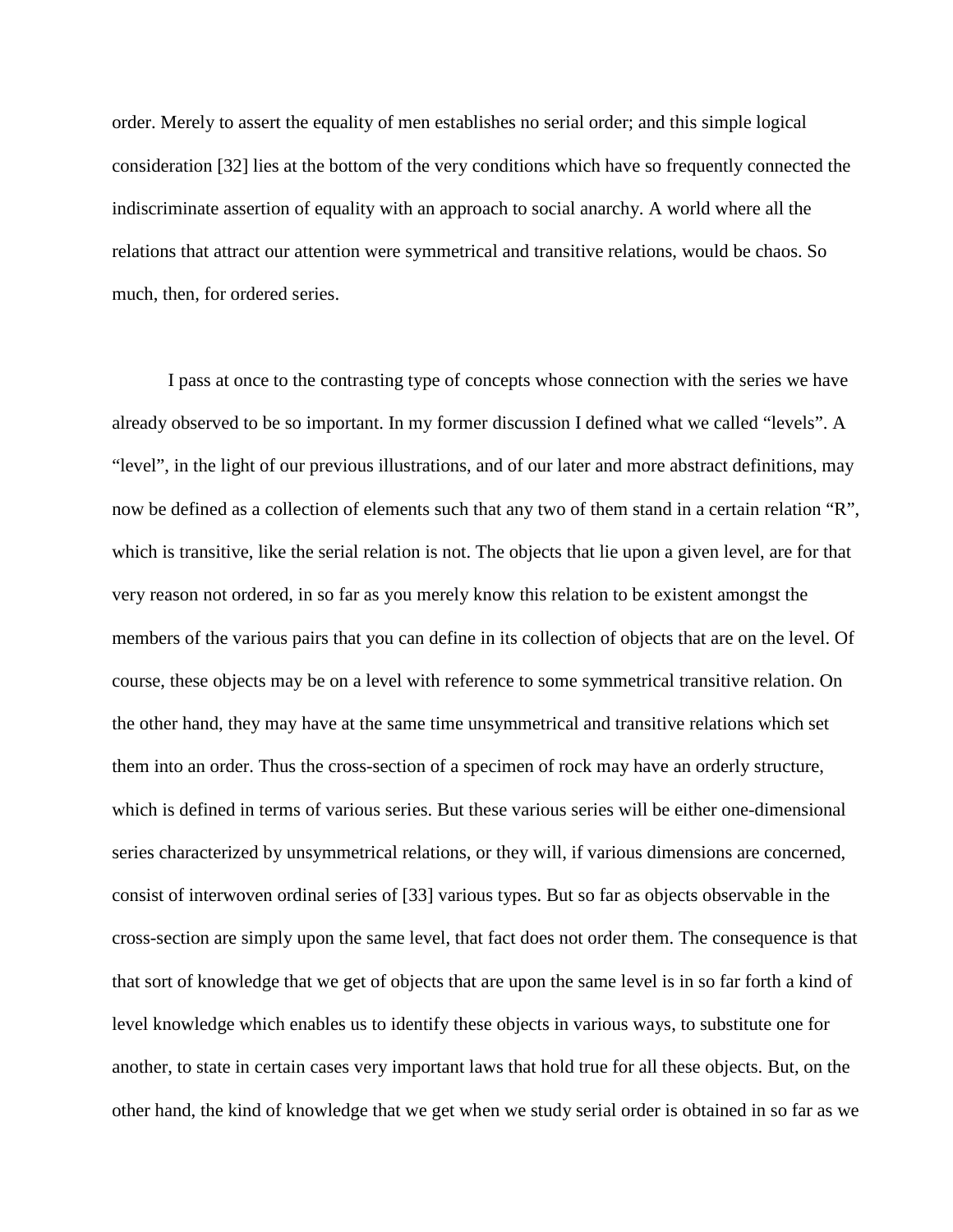merely put objects on the same level. The discovery or definition of a level may be of course the beginning of some new process of the definition of serial order; as the setting of all men on the same level, as equal members of society, may be the beginning of the establishment of a new arrangement of their activities, or of their personal decay. The contrast between the logical significance of a level and the logical significance of a series is very notably brought out in the modern theory of energy. The modern theory of energy, as you all know, rests upon two fundamental propositions. The one of these propositions relates to an ordered series of events, the other of these propositions relates to the establishment of a certain level. The principle of the conservation of energy is a principle due to the taking of a level. It is the principle that when a system is transformed, so long as this is a closed system, the energy of that system remains in quantity unchanged. That is, whatever the transformations the system undergoes, the level of its total energy does not alter. On the other hand, the other proposition of the modern theory of energy concerns the question, "What transformations will take place in a given system [34] in which the energy is distributed in a given way?" Suppose a distribution of temperature such that the temperatures of the different parts of a body, or of a field of any kind where your temperatures can be found, are different. Then the re-distributions of heat energy will follow certain serial orders, which are determined by the normal differences of temperature. From the principle of the conservation of energy it is quite impossible to get these other principles which refer to the serial order of the events of the world. In that very remarkable survey of the whole theory of energy, which is contained in the brilliant lectures of Ostwald on "Naturphilosophie", attention is drawn in novel ways to the significance of this well-known contrast between the two principles of the theory of energy. The one of these principles, the level principle, the principle of conservation, determines certain conditions under which alone redistributions of energy can occur. The other principle, the so-called "Second law," determines as Ostwald states the case what happens in a given system. But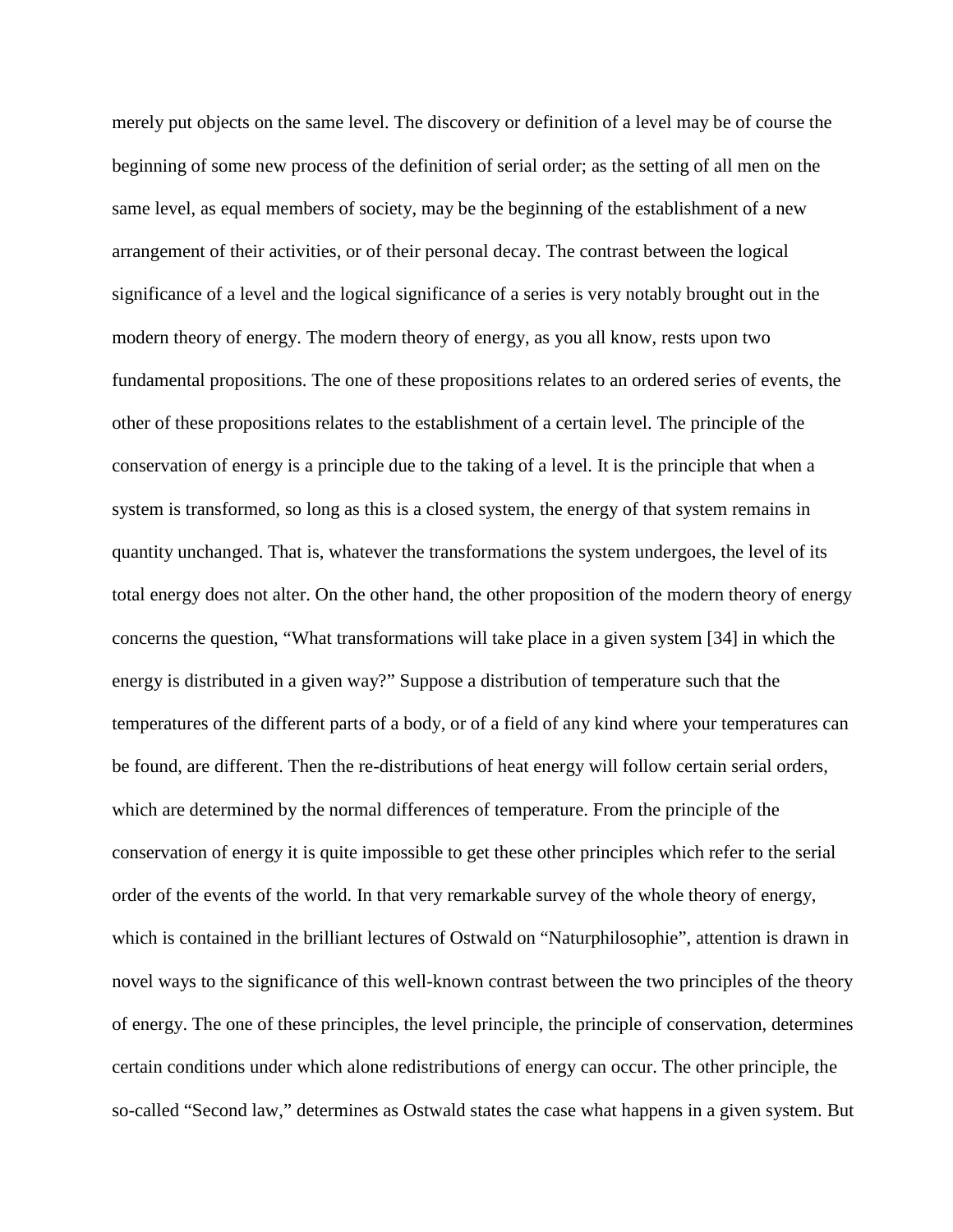what happens in a given system must take place in a certain serial order; and in this serial order the relations are also more transitive and non-symmetrical. The vast range of facts which the modern theory of energy covers suggests at once that a logical formula which expresses the difference between the two principles of the theory of energy, has at any rate a very wide range of application. But the principle here involved is really very much wider than the theory of energy. For it applies wherever we have any occasion to consider a level of any type. In a wholly different field from that which the modern theory of energy covers, you have the contrast between the serial order and the levelling principle well [35]

illustrated by the contrast between the sequence of events which constitute the conduct of a given business, say the conduct of a banking business, and that view of the state of the business which the balance sheet prepared to represent any one state of the business, reports. The estimate of the state of the finances of a corporation, or of any business, which can be founded upon the balance sheet, is of course an important estimate. But if it becomes necessary to examine into the prospects of the business, it will be necessary to take into account in addition to the report of the balance sheets, the origin, the conduct, and the result of various enterprises, the source of various obligations and assets which the balance sheet alone cannot enable one to know. If an auditor, a bank examiner, or an inquiring committee of share-holders desire to know completely the whole state of the business, they must consider what has been done and what is planned for the future, where certain paper has its origin, and when certain obligations are to be met in the future, and all such computations belong to the world of serial order. As was shown by our first illustration of the concept of a level, the process of "taking a level" involves in general the correlation of many different series. A level consists of the corresponding members of different series that cross one another in various ways. Hence the kind of light upon the structure of a whole system or upon the nature of a course of events which a level throws, is wholly different from the kind of light which a stated serial order, by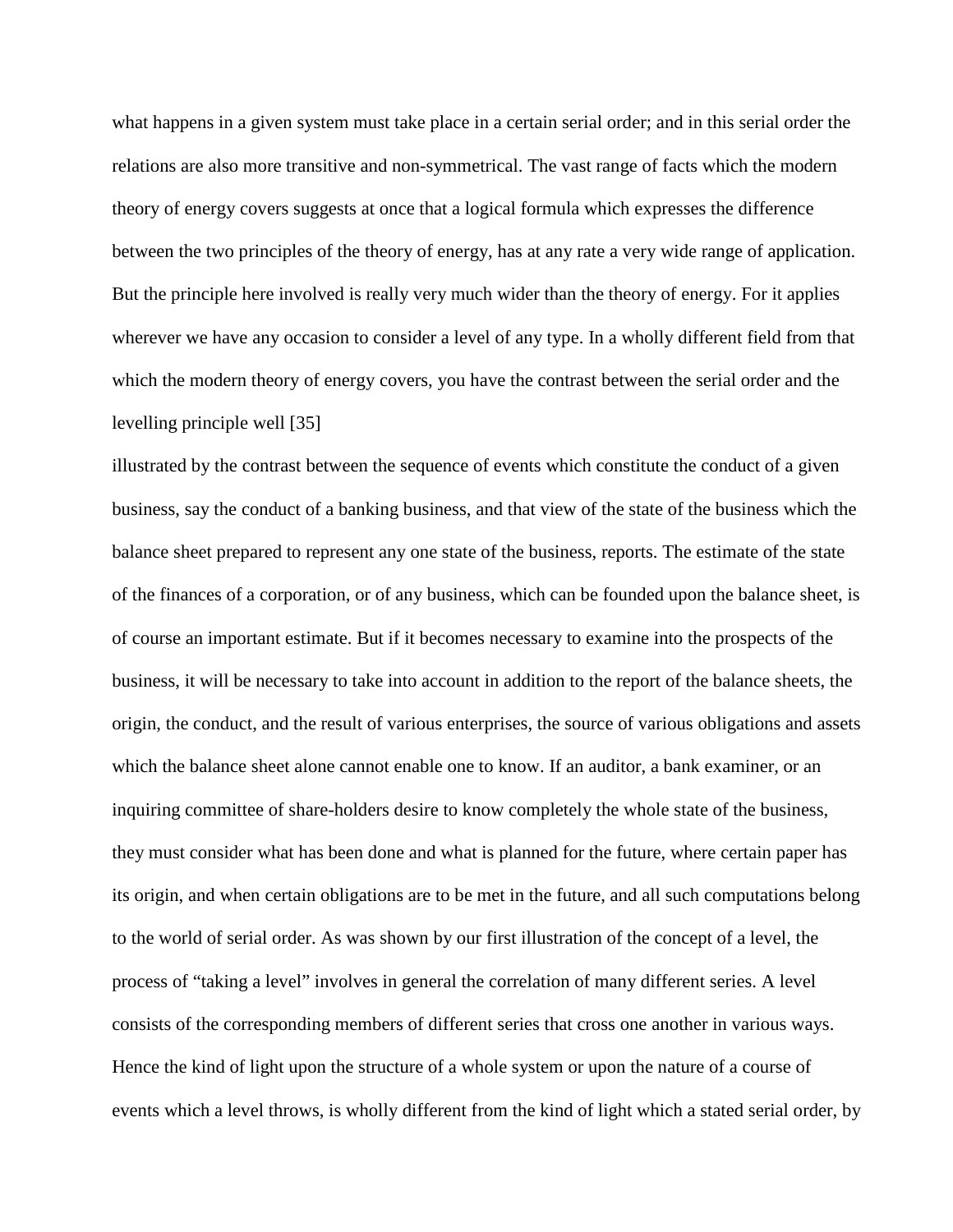itself alone, disposes us to get. One who confined his attention solely to the attention of serial order, would be unable in any definite way to combine together the results of the different lines of inquiry to be carried [36] on. Or if we undertook to combine such results we could do so only by means of certain types of transformation, whereby we could pass from one series to another. But thus we would only complicate our field by introducing new series, in addition to the old ones. So one who is obliged to explore a woodland by following in detail path after path, observes a numerous series of facts and may be able, if he has sufficient imagination, to interweave these series more or less so that in his mind they constitute a system. But the one who takes a birds-eye view of the country that he has passed over, is in the position of one who considers a large number of facts as coexistent or as in some other respect upon a level. The process called "taking a level" in surveying has the same general significance that the process of taking a level in any conceptual activity possesses, only that the surveyor's line of levels shows us out of various levels a new serial order can be woven, in such wise that new results follow. And as a fact, of course, the processes of ordering series and of taking levels can be and are combined in the most varied fashions. In projective geometry, the process of taking the projection of a given figure by drawing rays from the points of projection upward is a process of establishing certain series. The process of cutting all these rays by a plane upon which an object is projected is a process of taking a level.

 I have already mentioned the significance which the conceptual form called an equation possesses in all kinds of science. It is easy for a superficial observer to suppose that the one interest of exact science is in establishing equalities. But a glance at the nature of the number series, or at the interest of science in constructions, in drawing lines, in producing various [37] lines until they meet, in following a sequence of events, in describing a motion, a path, a change in the distribution of energy, or anything of the sort, shows that exact science is quite as much interested in serial order as in any other concept. The equations of mathematics drive their whole significance from the fact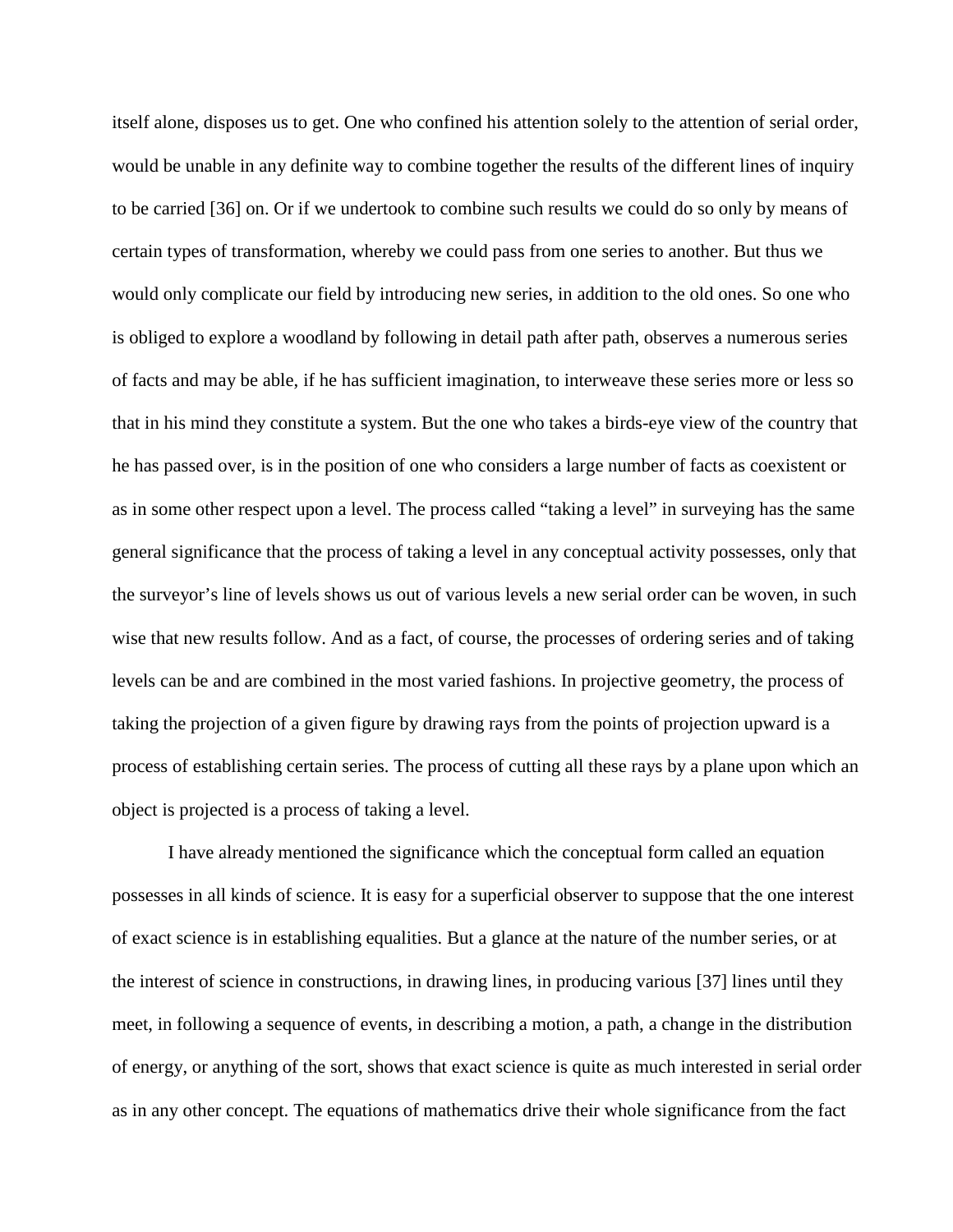that they are levels drawn across a collected of correlated series, of magnitudes, quantities, numbers, and objects symbolized in terms of these.

 The whole significance, however, of series and levels, can only be appreciated when we consider their relation to that type of concept which we have not yet studied, namely to the transformations. In giving my general definition of this type of conceptual forms I mentioned the fact that external experience forces upon us upon every side changes of things, that our practical interest lies in directing the course of our experience by means of artificial changes, produced at will; and finally, that for the purposes of our conception we frequently define in our sciences ideal changes which do not directly correspond to any events in the world of our outward experience, but which do enable us to make new combinations, and valuable substitutions of one concept or set of concepts for another. A transformation, or change, viewed not as a fact in the world but as a conceptual form, is a defined or conceived process by which something comes to take the place of something else. In the first place, we observe the actual changes of the world. So soon as in any way generalizing the fashions of change that we observe, we state an empirical rule, such as that Summer follows winter, or night day, we forthwith conceive of a [38] type of change, or we use the conceptual form, or concept of a transformation, as our own internal fashion of thinking how it is that the events happen. As soon as our definition becomes at all exact, and we have a notion of some law that the changes of the world follow, we deal with a transformation that now has in addition to its interest as a report about our facts, a logical character. For instead of merely reporting what happens in the world, we are engaged in describing the way in which we depict what happens in the world by voluntarily letting one of our ideas pass over into another, in accordance with a rule. Popular science, from the very outset has therefore used the conceptual form which we now have in mind in its effort to describe what goes on in this world. When the early Greek physicists defined the process of the world by saying that things in nature follow sometimes the way upward and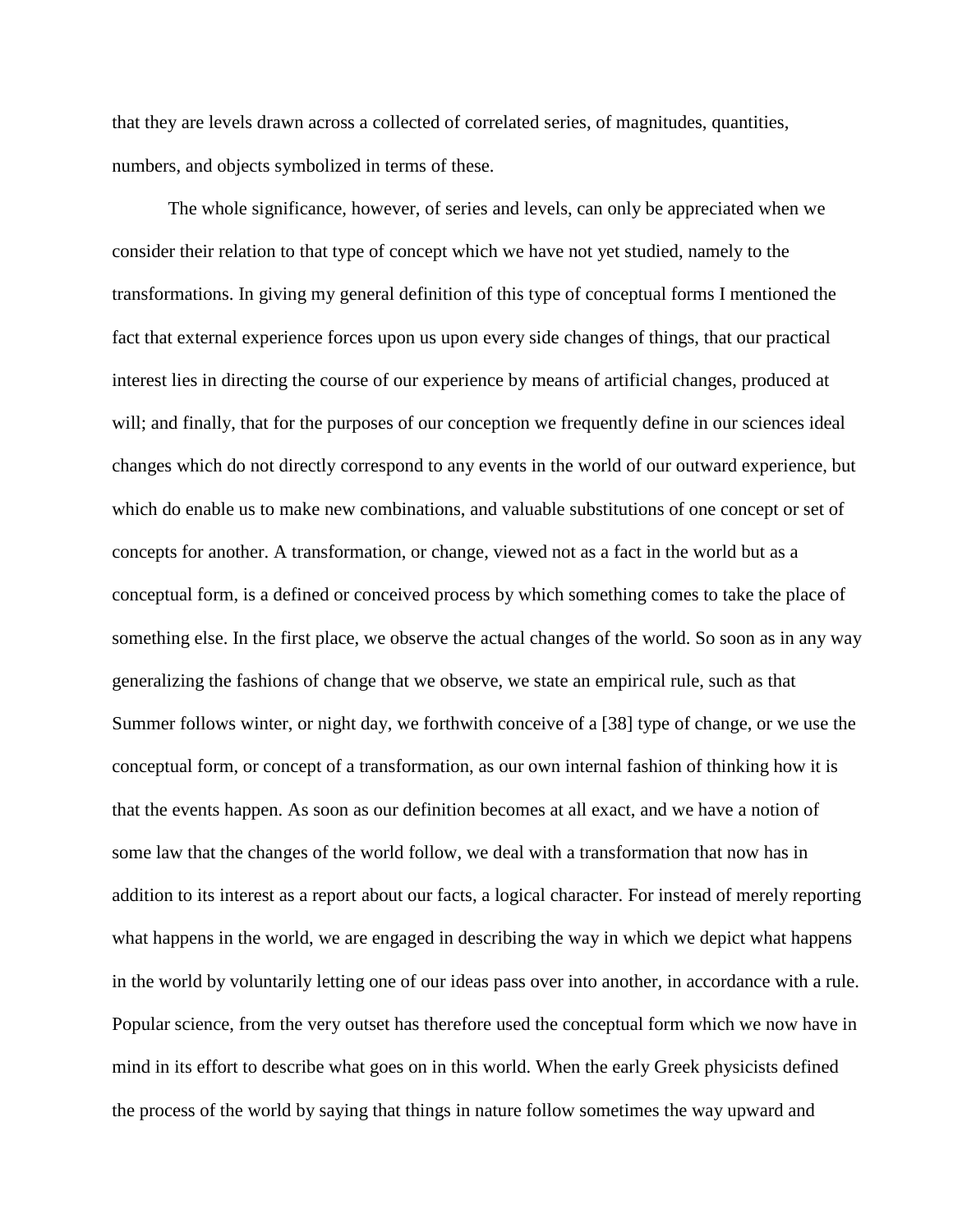sometimes the way downward, or that as Empedocles put it, love and hate are striving together in the world for the control and arrangement of the four elements, love tending to mix and hate tending to part them, such great generalizations made use of the conceptual form of a type of transformations. In the conceived world of Empedocles now hate and now love conquers. That is, a certain type of transformation now takes place and now gives place to its opposite.

 But when we are engaged not merely in reporting what happens in the world, but in planning what shall happen, our definition of a type of transformation becomes still more the expression of our own interests in things, and less the mere report of the observed sequence of phenomena. In imagination, even when we do not hope to carry out our placs [sic], we transform our lives in accordance with [39] the plans, dreaming of a type of success that we have not attained, perhaps do not hope to attain. We are dealing not with vague imaginations, but with definite ideals; we conceive, perhaps, of a transformed social order, towards the attainment of which we believe that present political activities should be directed. In all such cases we conceive a type of transformation.

The exact sciences, however, furnish us instances of transformations which are not primarily intended either to be reports of what goes on in the world, or to be plans for the guidance of our practical activities in the outer world. These transformations may be more or less deliberate invention of our own thought. Such inventions are generally suggested by experience, but they may come to be quite remotely connected with our present knowledge of natural processes, or even with the interests of our practical arts. A transformation of this kind may be called an ideal operation. One very good example of an ideal operation in mathematics is furnished us by the ordinary operation of addition. It is true that addition in arithmetic and in the computing part of applied science is an operation devised so that it possesses a very limited relation to certain operations that go on in the natural world. But the mathematician does not depend for his definition of addition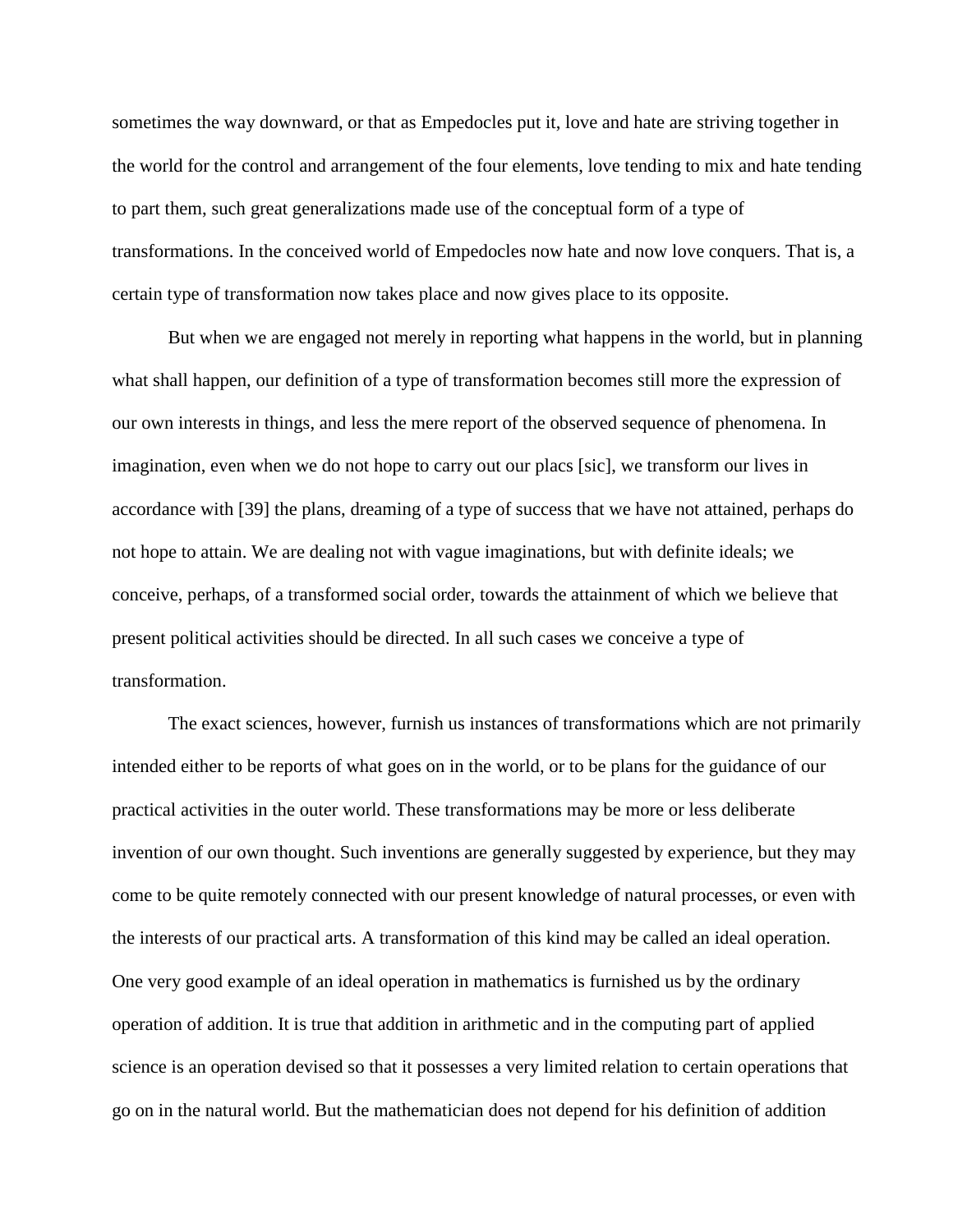upon waiting to find out whether nature furnishes him a transformation to which his ideal operation confirms in its type. The transformations of the mathematician when he deals with the definition of addition, are defined by a rule of his own. Given two numbers "a" and "b", there is a rule that enables you to find out some their number "c", such that it may be called according to this rule the sum of "a" and "b". When [40] you add "a" and "b" you transform "a" and "b", taken as separate numbers, into their sum "c". That is, you learn for a certain purpose to substitute their sum for them. Projection, which was mentioned a moment ago, as an instance of a geometrical operation, is an example of a transformation. The types of projection upon which the various kinds of maps depend, are given transformations, which are suggested indeed by relations in the outer world, but which are definable in purely mathematical terms as ideal operations.

But in addition to the countless transformations which characterize mathematical science, the concept of a transformation applies as well to the moral world, and to the world of art, as to the world of scientific investigation. A definition of the moral law takes the form of telling one what to do under certain circumstances. As the statement of the moral law involves the definition of an ideal, the moral operations, however much one hopes to see them carried out in practice are defined in a conceptual realm. The precepts of a moralist are statements of ideal transformations. In the same way in art the interest of the artist or of the critic may, and frequently does, lie in the occurrence or in the production of certain changes in a series of actions, or experiences. The theory of music is concerned with certain transformations, such as constitute a musical sequence. The canons of dramatic art, relate to forcible transformations, which occur in the world of ideal actions and which may be presented on the stage. The concept of a transformation, is therefore of universal significance in every kind of thoughtful undertaking. Our present interest lies in indicating how this conceptual form is related to the ones already characterized. [41]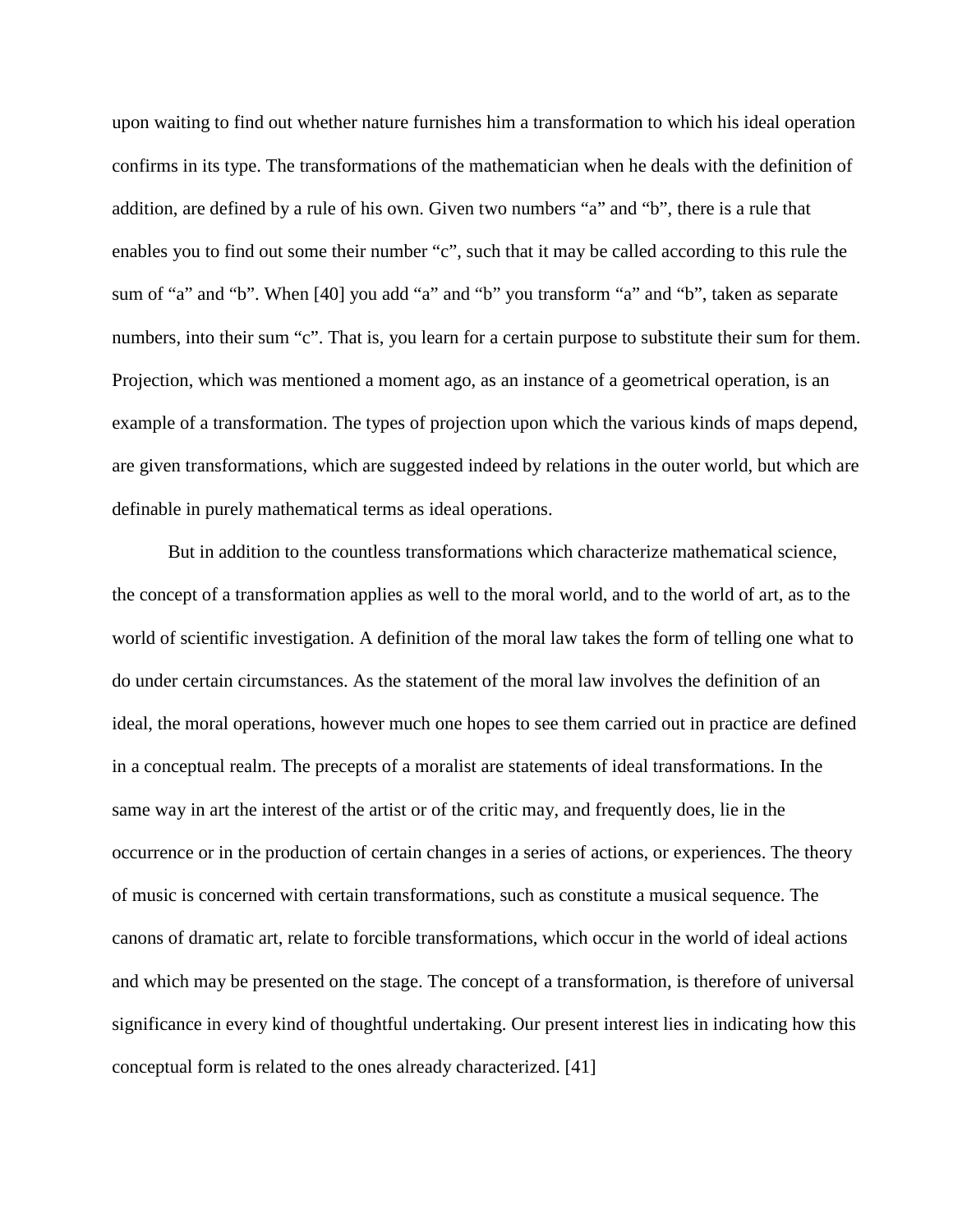When we conceive a transformation there is, we have said, some state of things which in our minds we allow or require to pass over into some other state of things; and in terms of this transition we define, conceive, or imagine, the transformation that we are talking about. What is essential to a transformation is, then, that some one earlier state of things should at the very last give way to some one later state of things. A transformation, consequently, implies at least one case of a dyadic relation. This dyadic relation is in a very great number of cases non-symmetrical, since we are commonly interested in the transition from the earlier stage to the later stage. But there are a great many cases where our interest in a transformation is so closely associated with our interest in reversing it and in getting back to the point from which we started, that the relations which we manifest in defining a transformation may be symmetrical. Rhythm or periodic processes of a type now several times mentioned, involve transformations with a certain return to earlier stages. And this return involves symmetrical relations, which are usually combined with other relations which are non-symmetrical. In brief, a great many transformations are either reversible, or else in the course of a series of transformations lead to the return of something that was present earlier in the series, so that the whole series becomes in some sense closed. It is evident that the types of relations involved in a collection of transformation may therefore include all the types with which we have thus far become acquainted. Certain transformations may be unique, as the death of a given man is a unique event in his life, and as certain other notable events of life have obviously a unique character. When we [42] conceive such transformations we do so with the use of conceptual forms that imply their intransitive relations, or the inclusion of something that prevents more than a single case of the dyadic relation in question from taking place. But in a large number of other cases a set of real or of ideal transformations may have a serial character. In such cases some transitive relation appears. On the other hand, a large number of transformations may possess a character which leads through all that happens to the repetition of certain transitive but symmetrical relations. In a case